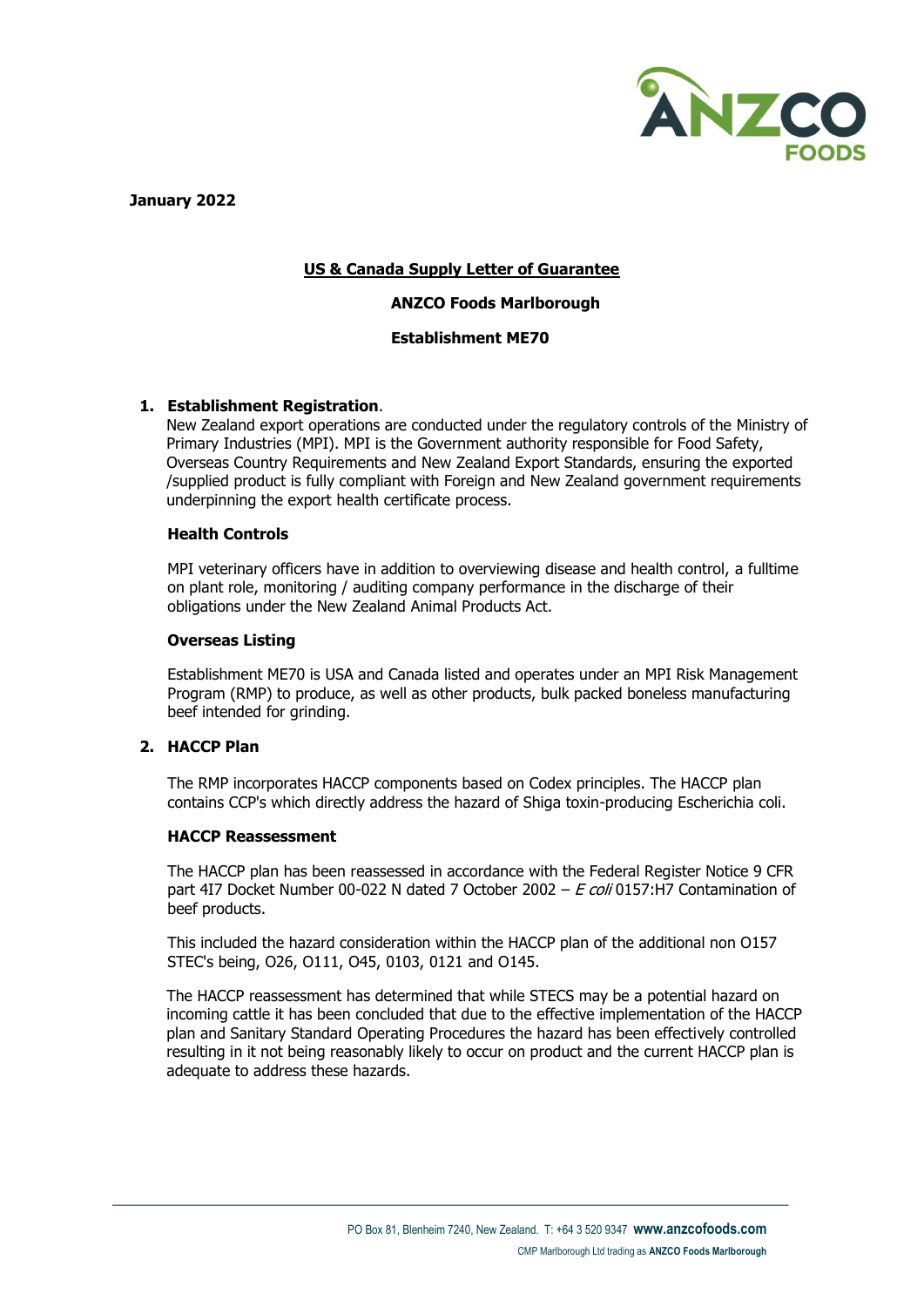

The HACCP Plan has determined *E coli* 0157:H7 in boneless trim is:

Likely to occur □

OR

Not likely to occur Ø

The reassessed HACCP Plan reviewed all steps in the process including the following interventions:

- ➢ Ante mortem on all livestock pre-slaughter by competent government officials
- ➢ Identification and management of ill or injured livestock
- ➢ Non-ambulatory livestock are segregated and humanely slaughtered as prohibited for export to the United States or Canada
- ➢ Cattle assessed for cleanliness for slaughter
- ➢ Highly trained operators
- $\triangleright$  After stunning -sealing of weasand by application of a clip/plug to prevent spillage
- Sealing of the bung via bagging to control cross contamination
- ➢ Line speeds appropriate to providing adequate time for hygiene inspections and dressing of the carcase
- $\triangleright$  Sanitising hands and equipment between carcases for high risk activities  $\triangleright$  Knife sterilisation between carcases
- ➢ Knife sterilisation between carcases
- $\triangleright$  All carcases are subjected to a final inspection and hygiene trim
- $\geq$  Zero tolerance is in place for faecal contamination
- $\triangleright$  Chilling and freezing regimes to control microbial growth
- ➢ Product hygiene is monitored daily
- ➢ Documented Corrective and Preventative actions are in place and followed
- ➢ Microbial testing of contact surfaces and product

# **3. Verification E coli O157:H7**

# **Sampling**

To verify the ongoing effectiveness of these interventions Establishment ME70 conducts sampling and testing of Beef Trimmings for *E coli* O157:H7 as per the approved FSIS monitoring programme.

Twelve cartons (27.2kg) of beef are randomly selected each day from each FSIS premise. A composite N60 sample is collected from multiple locations within the selected cartons, and composited (375g) for analysis.

In the past 12 months Establishment ME70 has collected 12000 samples with no detections for Top 7 STEC.

## **Hold and Release**

All product is subject to a 'Test, Hold and Release' sampling procedure. Only product that has complied with the HACCP requirements and returned negative test results for *E coli* O157:H7 are released for shipment.

**ANZCO Foods**